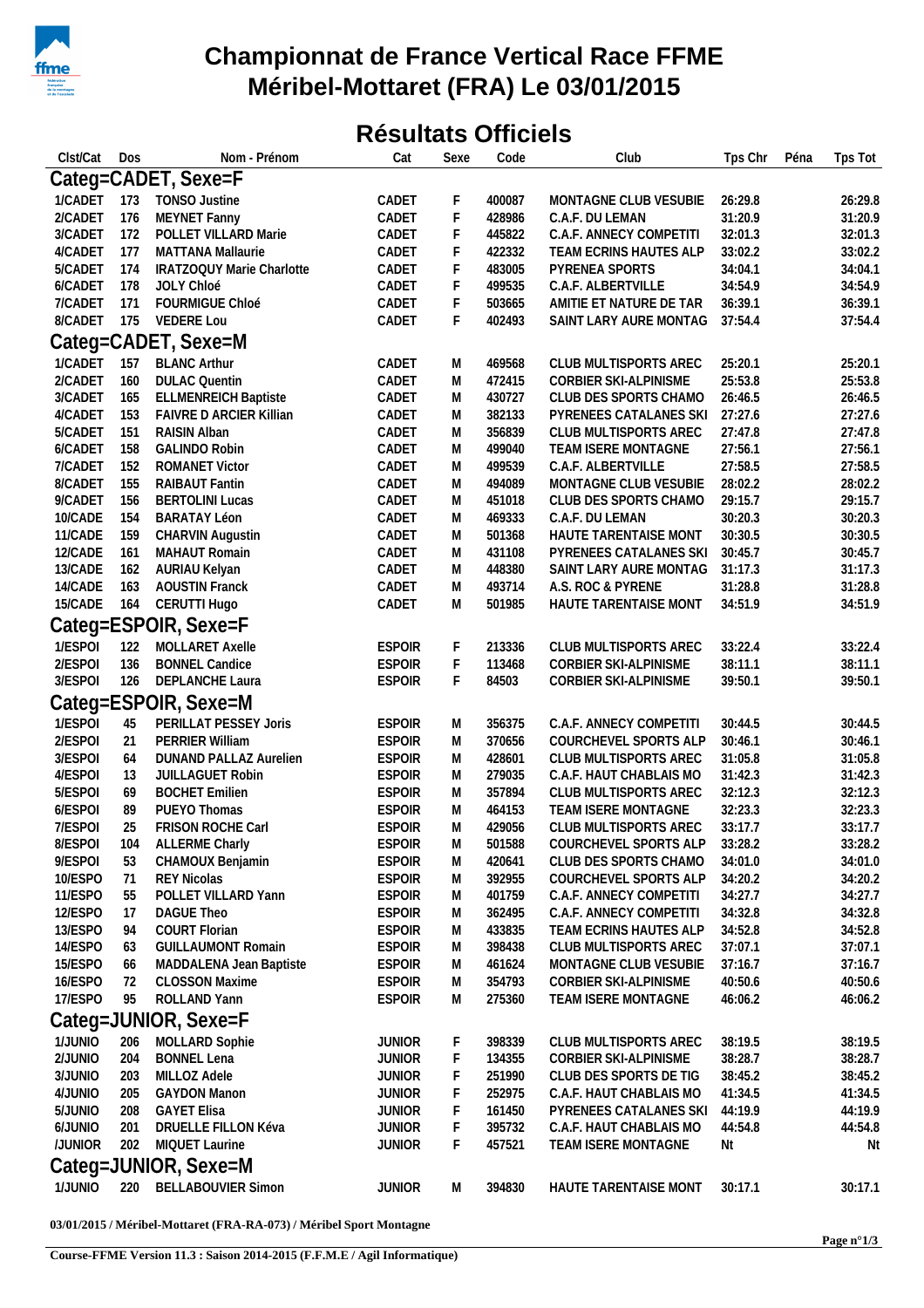| ffme <sup>Clst/Cat</sup>     | Dos            | Nom - Prénom                          | Cat           | Sexe           | Code   | Club                         | Tps Chr            | Péna               | Tps Tot |  |
|------------------------------|----------------|---------------------------------------|---------------|----------------|--------|------------------------------|--------------------|--------------------|---------|--|
| $\frac{1}{\sqrt{2}}$ 2/JUNIO | 227            | <b>CHAVANES Paul</b>                  | <b>JUNIOR</b> | $\overline{M}$ | 361954 | SPORTS DE MONTAGNE EN        | 30:54.0            |                    | 30:54.0 |  |
| 3/JUNIO                      | 222            | JUILLAGUET Swann                      | <b>JUNIOR</b> | M              | 356497 | C.A.F. HAUT CHABLAIS MO      | 31:05.2            |                    | 31:05.2 |  |
| 4/JUNIO                      | 230            | <b>EQUY Samuel</b>                    | <b>JUNIOR</b> | M              | 414988 | TEAM ISERE MONTAGNE          | 32:25.3            |                    | 32:25.3 |  |
| 5/JUNIO                      | 232            | <b>ANSELMET Thibault</b>              | <b>JUNIOR</b> | M              | 459485 | CORBIER SKI-ALPINISME        | 32:29.4            |                    | 32:29.4 |  |
| 6/JUNIO                      | 231            | <b>ANGELI Thomas</b>                  | <b>JUNIOR</b> | M              | 470035 | SKI CLUB ASCU                | 32:29.8            |                    | 32:29.8 |  |
| 7/JUNIO                      | 240            | <b>BERNAZ Corentin</b>                | <b>JUNIOR</b> | M              | 471572 | Licence HORS CLUB            | 32:58.4            |                    | 32:58.4 |  |
| 8/JUNIO                      | 237            | LYE Bastien                           | <b>JUNIOR</b> | M              | 360468 | PYRENEES CATALANES SKI       | 32:58.9            |                    | 32:58.9 |  |
| 9/JUNIO                      | 228            | <b>DERUAZ Come</b>                    | <b>JUNIOR</b> | M              | 501069 | CORBIER SKI-ALPINISME        | 33:10.5            |                    | 33:10.5 |  |
| 10/JUNI                      | 215            | <b>CASTILLON Bastien</b>              | <b>JUNIOR</b> | M              | 429532 | BEYREDE ESCALADE MONT        | 33:11.6            |                    | 33:11.6 |  |
| 11/JUNI                      | 229            | ZANAROLI Antoine                      | <b>JUNIOR</b> | M              | 433480 | C.A.F. ANNECY COMPETITI      | 33:22.6            |                    | 33:22.6 |  |
| 12/JUNI                      | 213            | <b>GAYDON Robin</b>                   | <b>JUNIOR</b> | M              | 376215 | C.A.F. HAUT CHABLAIS MO      | 33:23.6            |                    | 33:23.6 |  |
| 13/JUNI                      | 225            | <b>JUILLAGUET WIII</b>                | <b>JUNIOR</b> | M              | 431088 | C.A.F. HAUT CHABLAIS MO      | 33:24.4            |                    | 33:24.4 |  |
| 14/JUNI                      | 239            | <b>QUINTIN Loïc</b>                   | <b>JUNIOR</b> | M              | 219201 | C.A.F. ANNECY COMPETITI      | 34:11.1            |                    | 34:11.1 |  |
| 15/JUNI                      | 226            | <b>HUIGE Titouan</b>                  | <b>JUNIOR</b> | M              | 454205 | PYRENEES CATALANES SKI       | 34:19.9            |                    | 34:19.9 |  |
| 16/JUNI                      | 223            | <b>BOUVET Eddy</b>                    | <b>JUNIOR</b> | M              | 391261 | C.A.F. HAUT CHABLAIS MO      |                    | 34:30.8<br>34:30.8 |         |  |
| 17/JUNI                      | 212            | FAVRE FELIX Maxime                    | <b>JUNIOR</b> | M              | 504243 | Licence HORS CLUB            |                    | 34:52.5<br>34:52.5 |         |  |
| 18/JUNI                      | 218            | <b>BROUET Loic</b>                    | <b>JUNIOR</b> | M              | 423611 | C.A.F. ANNECY COMPETITI      | 35:14.3<br>35:14.3 |                    |         |  |
| 19/JUNI                      | 221            | <b>GANDER Alexandre</b>               | <b>JUNIOR</b> | M              | 426608 | CLUB DES SPORTS CHAMO        | 35:21.6<br>35:21.6 |                    |         |  |
| 20/JUNI                      | 234            | BATTUZ Jonathan                       | <b>JUNIOR</b> | M              | 185644 | HAUTE TARENTAISE MONT        | 35:33.1            |                    | 35:33.1 |  |
| 21/JUNI                      | 219            | <b>GANDER Corentin</b>                | <b>JUNIOR</b> | M              | 426606 | CLUB DES SPORTS CHAMO        | 36:25.0            |                    | 36:25.0 |  |
| 22/JUNI                      | 216            | ROCCO Thomas                          | <b>JUNIOR</b> | M              | 179840 | LUCHON HAUTE MONTAGN         | 37:16.6            |                    | 37:16.6 |  |
| 23/JUNI                      | 233            | PELTIER Abel<br><b>TRUCHET Romain</b> | <b>JUNIOR</b> | M              | 355484 | CORBIER SKI-ALPINISME        | 39:57.6            |                    | 39:57.6 |  |
| 24/JUNI                      | 217            |                                       | <b>JUNIOR</b> | M              | 262421 | CORBIER SKI-ALPINISME        | 40:43.1            |                    | 40:43.1 |  |
| 25/JUNI                      | 235            | <b>GAUDIN Paul</b>                    | <b>JUNIOR</b> | M              | 268376 | ROC EVASION                  | 40:45.8            |                    | 40:45.8 |  |
| 26/JUNI                      | 224            | MARTIN Arnaud                         | <b>JUNIOR</b> | M              | 458805 | CLUB DES SPORTS CHAMO        | 44:26.2            |                    | 44:26.2 |  |
| /JUNIOR                      |                | 211 NOLY Mathieu                      | <b>JUNIOR</b> | M              | 432081 | SAINT LARY AURE MONTAG       | Nt                 |                    | Nt      |  |
|                              |                | Categ=MINIME, Sexe=M                  |               |                |        |                              |                    |                    |         |  |
| 1/MINIM                      |                | 251 MARIETTA ALEINA Antoine           | <b>MINIME</b> | M              | 498741 | TEAM ISERE MONTAGNE          | 26:08.9            |                    | 26:08.9 |  |
|                              |                | Categ=SENIOR, Sexe=F                  |               |                |        |                              |                    |                    |         |  |
| 1/SENIO                      | 121            | ROUX Laetitia                         | SENIOR        | F              | 225283 | TEAM ECRINS HAUTES ALP       | 32:02.5            |                    | 32:02.5 |  |
| 2/SENIO                      | 123            | MANEGLIA Marion                       | <b>SENIOR</b> | $\mathsf F$    | 279413 | CLUB DES SPORTS CHAMO        | 36:55.3            |                    | 36:55.3 |  |
| 3/SENIO                      | 124            | <b>FABRE Valentine</b>                | <b>SENIOR</b> | $\mathsf F$    | 201805 | CLUB DES SPORTS CHAMO        | 36:56.1            |                    | 36:56.1 |  |
| 4/SENIO                      | 137            | <b>BONNEL Lorna</b>                   | <b>SENIOR</b> | F              | 464067 | CORBIER SKI-ALPINISME        | 39:30.5            |                    | 39:30.5 |  |
| 5/SENIO                      | 131            | NODET Elsa                            | <b>SENIOR</b> | $\mathsf F$    | 95777  | Licence HORS CLUB            | 40:28.8            |                    | 40:28.8 |  |
| 6/SENIO                      | 135            | <b>DOHIN Marie</b>                    | <b>SENIOR</b> | $\mathsf F$    | 505191 | COURCHEVEL SPORTS ALP        | 45:17.7            |                    | 45:17.7 |  |
| /SENIOR                      |                | 139 LE ROUX Charlotte                 | <b>SENIOR</b> | $\mathsf F$    | 464655 | HAUTE TARENTAISE MONT        | Nt                 |                    | Nt      |  |
|                              |                |                                       |               |                |        |                              |                    |                    |         |  |
|                              |                | Categ=SENIOR, Sexe=M                  |               |                |        |                              |                    |                    |         |  |
| 1/SENIO                      | 5              | <b>GACHET Xavier</b>                  | <b>SENIOR</b> | M              | 194720 | CLUB MULTISPORTS AREC        | 27:21.4            |                    | 27:21.4 |  |
| 2/SENIO                      |                | <b>BON MARDION William</b>            | <b>SENIOR</b> | M              | 169329 | CLUB MULTISPORTS AREC        | 28:07.8            |                    | 28:07.8 |  |
| 3/SENIO                      | 2              | <b>SEVENNEC Alexis</b>                | <b>SENIOR</b> | M              | 280176 | C.A.F. HAUT CHABLAIS MO      | 28:18.3            |                    | 28:18.3 |  |
| 4/SENIO                      | 68             | <b>GACHET Pierre François</b>         | <b>SENIOR</b> | M              | 223930 | <b>CLUB MULTISPORTS AREC</b> | 28:39.9            |                    | 28:39.9 |  |
| 5/SENIO                      | 86             | SERT Yoann                            | <b>SENIOR</b> | M              | 410722 | HAUTE TARENTAISE MONT        | 28:45.3            |                    | 28:45.3 |  |
| 6/SENIO                      | $\overline{4}$ | <b>BLANC Didier</b>                   | <b>SENIOR</b> | M              | 201361 | C.A.F. HAUT CHABLAIS MO      | 29:04.2            |                    | 29:04.2 |  |
| 7/SENIO                      | 38             | <b>HIRSCH Idris</b>                   | <b>SENIOR</b> | M              | 278260 | C.A.F. DU LEMAN              | 29:10.6            |                    | 29:10.6 |  |
| 8/SENIO                      | 67             | VIRET Léo                             | <b>SENIOR</b> | M              | 305562 | TEAM ISERE MONTAGNE          | 29:15.3            |                    | 29:15.3 |  |
| 9/SENIO                      | 92             | <b>FAVRE Valentin</b>                 | <b>SENIOR</b> | M              | 468700 | Licence HORS CLUB            | 30:06.5            |                    | 30:06.5 |  |
| 10/SENI                      | 31             | POQUET Julien                         | <b>SENIOR</b> | M              | 431692 | HAUTE TARENTAISE MONT        | 30:29.6            |                    | 30:29.6 |  |
| 11/SENI                      | 56             | PROST Andreu                          | <b>SENIOR</b> | M              | 415237 | PYRENEES CATALANES SKI       | 30:45.5            |                    | 30:45.5 |  |
| 12/SENI                      | 93             | PORTANIER Tony                        | <b>SENIOR</b> | M              | 434996 | COURCHEVEL SPORTS ALP        | 31:11.3            |                    | 31:11.3 |  |
| 13/SENI                      | 85             | FAYOLLE Sebastien                     | <b>SENIOR</b> | M              | 360070 | HAUTE TARENTAISE MONT        | 31:18.1            |                    | 31:18.1 |  |
| 14/SENI                      | 12             | <b>BENAND Yoann</b>                   | <b>SENIOR</b> | M              | 431516 | Licence HORS CLUB            | 31:32.8            |                    | 31:32.8 |  |
| 15/SENI                      | 75             | RIPOLL Clement                        | <b>SENIOR</b> | M              | 175885 | C.A.F. ANNECY COMPETITI      | 31:47.3            |                    | 31:47.3 |  |
| 16/SENI                      | 88             | ROCHAIX Leo                           | <b>SENIOR</b> | M              | 430132 | <b>CLUB MULTISPORTS AREC</b> | 31:58.1            |                    | 31:58.1 |  |
| 17/SENI                      | 87             | LORET Jérémy                          | <b>SENIOR</b> | M              | 359950 | C.A.F. ALBERTVILLE           | 32:03.8            |                    | 32:03.8 |  |
| 18/SENI                      | 77             | CROUSAZ Adrien                        | <b>SENIOR</b> | M              | 370038 | PRAZ MONTAGNE                | 32:17.3            |                    | 32:17.3 |  |
| 19/SENI                      | 11             | <b>BROTTET Julien</b>                 | <b>SENIOR</b> | M              | 173939 | TEAM ISERE MONTAGNE          | 32:37.0            |                    | 32:37.0 |  |
| 20/SENI                      | 40             | <b>STEPHAN Quentin</b>                | <b>SENIOR</b> | M              | 463652 | CLUB DES SPORTS CHAMO        | 33:11.9            |                    | 33:11.9 |  |
| 21/SENI                      | 24             | <b>GIRARDO Francois Xavier</b>        | <b>SENIOR</b> | M              | 362836 | HAUTE TARENTAISE MONT        | 33:21.9            |                    | 33:21.9 |  |
| 22/SENI                      | 76             | <b>BOUZON Lionel</b>                  | <b>SENIOR</b> | M              | 306045 | BELLES GRIMPES EN BELL       | 33:29.7            |                    | 33:29.7 |  |
| 23/SENI                      | 37             | <b>GAYDON Cédric</b>                  | <b>SENIOR</b> | M              | 384245 | C.A.F. HAUT CHABLAIS MO      | 33:37.7            |                    | 33:37.7 |  |
| 24/SENI                      | 10             | DAVID Thibaud                         | <b>SENIOR</b> | M              | 494075 | MONTAGNE CLUB VESUBIE        | 34:22.1            |                    | 34:22.1 |  |
| 25/SENI                      | 6              | <b>GARDET Cyrille</b>                 | <b>SENIOR</b> | M              | 280248 | CLUB MULTISPORTS AREC        | 34:42.8            |                    | 34:42.8 |  |
| 26/SENI                      | 62             | PLISSON Sebastien                     | <b>SENIOR</b> | M              | 32575  | BELLES GRIMPES EN BELL       | 35:10.0            |                    | 35:10.0 |  |
| 27/SENI                      | 27             | POLLET VILLARD Francois               | <b>SENIOR</b> | M              | 399223 | C.A.F. ANNECY COMPETITI      | 35:30.4            |                    | 35:30.4 |  |
| 28/SENI                      | 50             | LE COGUIC Thibaud                     | <b>SENIOR</b> | M              | 402950 | C.S.A. 27ème B.C.A. Montag   | 35:36.7            |                    | 35:36.7 |  |

**03/01/2015 / Méribel-Mottaret (FRA-RA-073) / Méribel Sport Montagne**